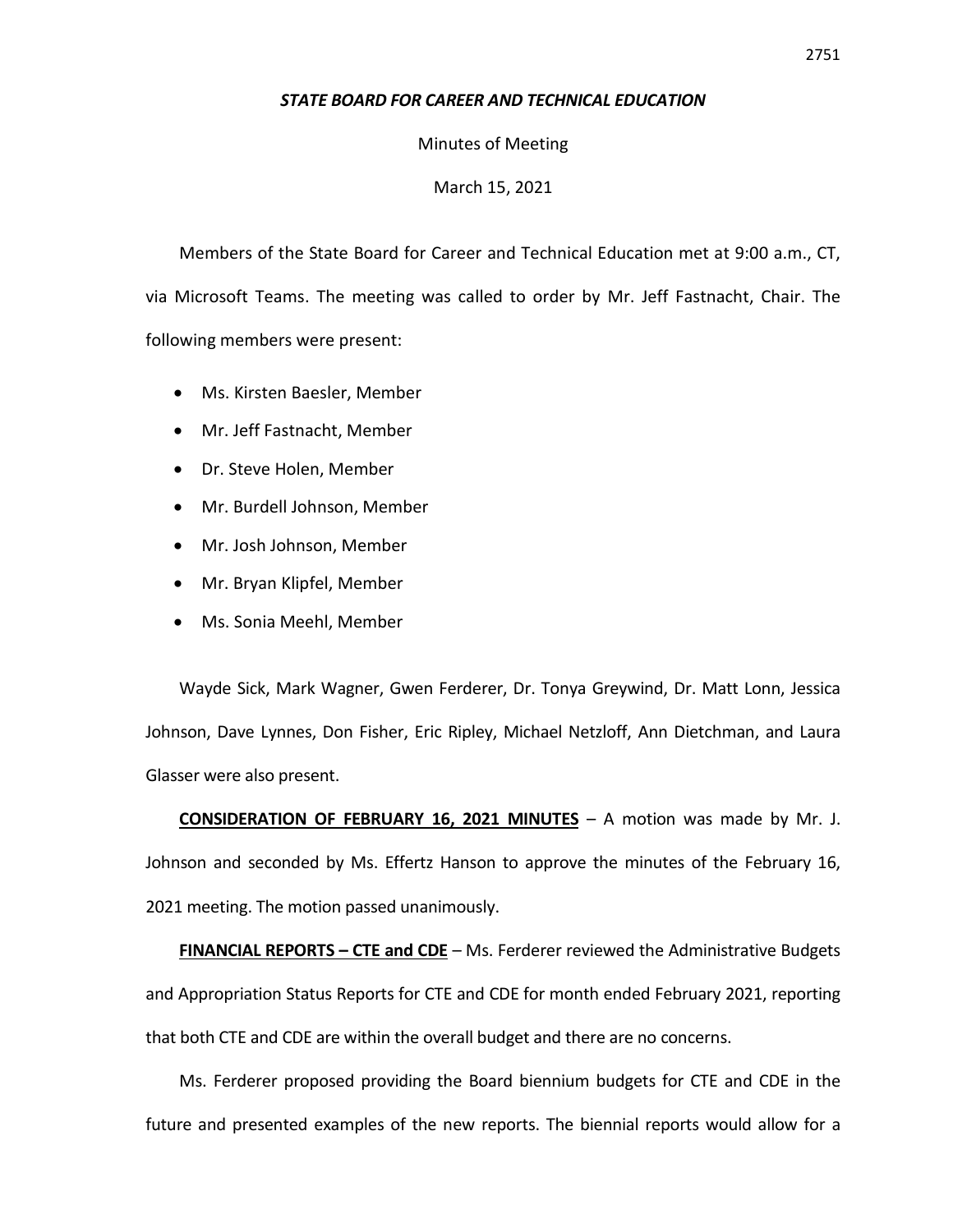spot-on comparison of the percentage of budget and time elapsed to the Appropriations Status Reports.

A motion was made by Ms. Meehl and seconded by Ms. Effertz Hanson to change the budget from an annual to biennial format. There was brief discussion about adding restrictive funds to the report and Ms. Ferderer will include those in future reports. The motion passed unanimously.

A motion was made by Ms. Meehl and seconded by Mr. B. Johnson to approve the CTE and CDE financial reports as presented. The motion passed unanimously.

**STATE DIRECTOR'S REPORT** – Mr. Sick reported on meetings and activities he and the agency are involved in which included: meeting with TrainND to discuss the potential to expand the TrainND program using the Governor's WIOA Discretionary Fund; meeting with the Department of Commerce and a group from the Watford City/Williston area about the partnership between John Deere and Gooseneck Implement to provide a John Deere training program in western North Dakota where students would work virtually on their coursework and be assigned to a Gooseneck to obtain their hands-on training; meeting with the K-12 Education Career Awareness Subcommittee meeting; a document with an overview of different workforce development programs and the agency that administers them is being updated and will be shared with the Board when final; Quarterly Workforce Development Council Meeting that included legislative updates and presentations from Tourism, and Oil & Gas; ESSA meeting which included discussion on Work-based Learning (WBL) Guidance; and the Work-based Learning Focus Group meeting.

Other updates: Strategic Projects Manager position - interviews were conducted and an offer was presented and accepted. An announcement will be made when background checks are complete and the individual has notified their current employer.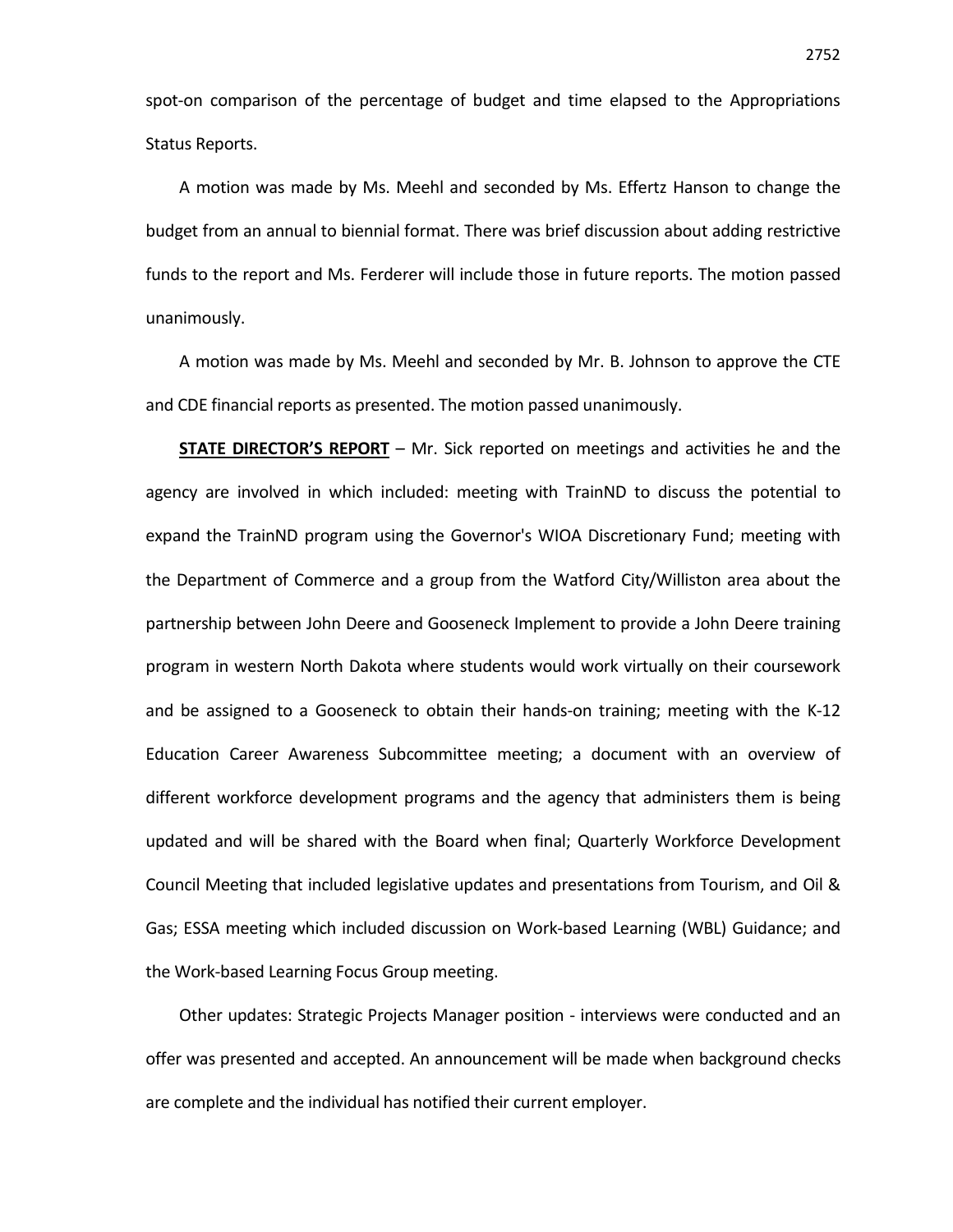Personnel Updates: Brenda Schuler, CTE Administrative Officer, has retired; Bonnie Schuchard, Technology Engineering Administrative Assistant, has announced her retirement effective May 3<sup>rd</sup>, 2021.

Upcoming meetings and activities Mr. Sick will be involved in include: working with Advance CTE on a shared vision for the future; Workforce Leadership Team meeting; K-12 Education Coordinating Council Committee meeting; ND Association of Career and Technical Education Quarterly Board meeting.

Discussion was held on Work-based Learning and the role CTE can have in encouraging and incentivizing schools to push WBL opportunities for students.

The Board thanked Mr. Sick for his report.

**CDE REPORT** – Dr. Lonn reviewed status of CDE and key projects that are underway. He reviewed current dashboard and biennial enrollment information and completion rates. The completion rate has decreased. There was discussion on Successful Completion rate and the factors that have affected the rate. Dr. Lonn will provide additional data to the Board on the number of first-time online learners; Dr. Lonn presented data on the new elementary online courses and can provide an enrollment breakdown by grade level to the Board in the future; Dr. Lonn provided information to the Board on the training and mentoring of new instructors; CDE is working on improving efficiency and has moved to a smaller physical location and has been able to reallocate the cost savings to make improvements to their enrollment process, website, and IT support; Dr. Lonn is following HB1232 and provided testimony related to virtual learning. Schools have contacted CDE regarding using Elementary and Secondary School Emergency Relief (ESSER) dollars for hands-on project based smart labs and for tuition for enrollments. CDE is checking with DPI to see how schools can spend ESSER dollars. There was discussion to clarify that HB1232, in its current wording, is only for storm days or other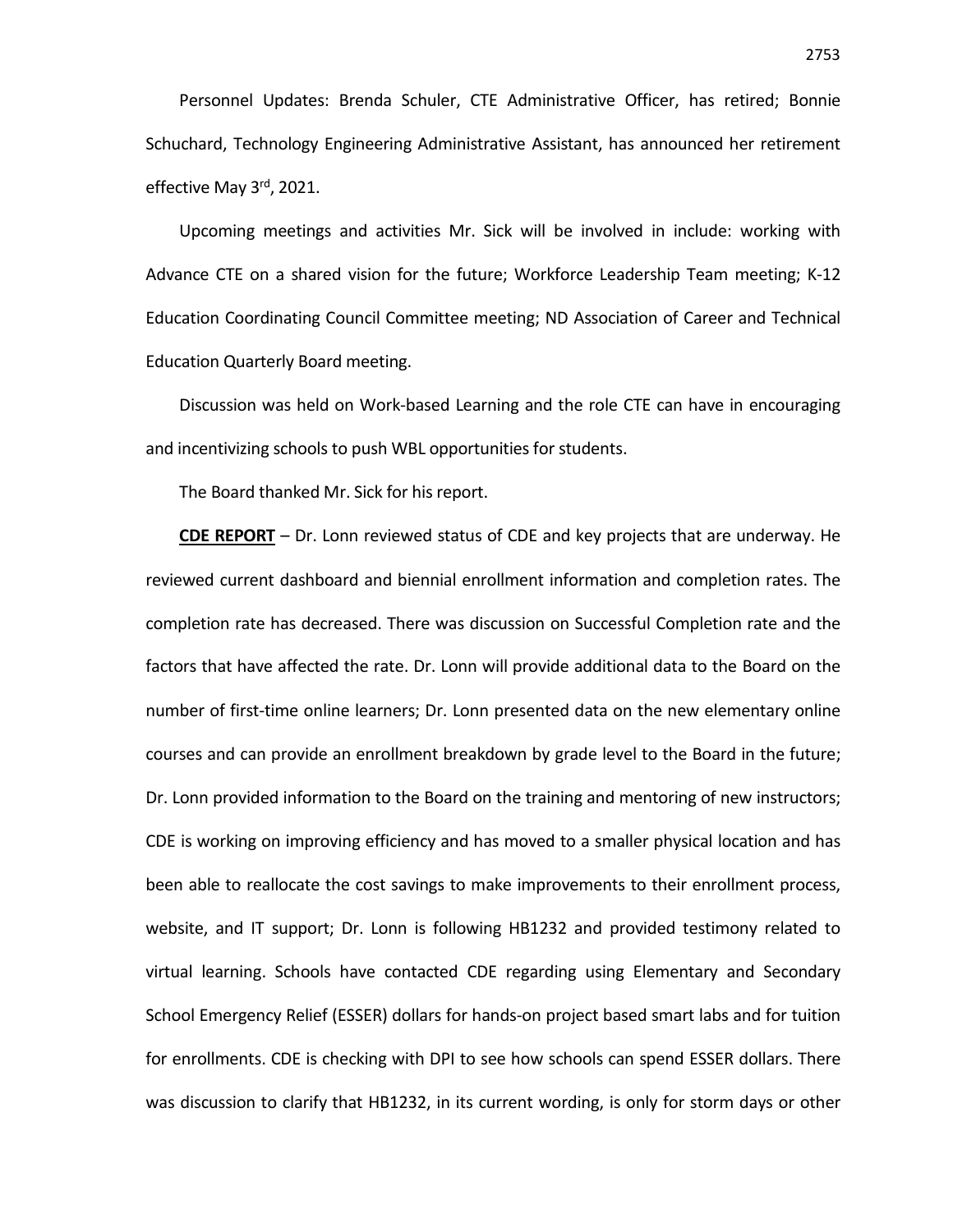emergencies and there would need to be an amendment for a school district to run a full-time virtual academy. An amendment could also be added to HB1388; CDE has launched a new Workplace Readiness course focusing on soft skills for students.

The Board thanked Dr. Lonn for their reports.

**LEGISLATIVE UPDATE** – Mr. Sick reported the agency is tracking numerous bills that impact CTE, CDE and state employees, including House Bills 1027, 1083, 1380, 1430, 1431, 1478, and Senate Bills 2019, 2023, 2196, and 2289.

Mr. Sick reviewed the status of SB2019, HB1027, HB1083, HB1375 and HB1380.

There was discussion on SB2019 and the Adult Farm Management Program ; HB1380 and the relation of HB1380 to SB2023.

The Board thanked Mr. Sick for his work during the session and continual updates.

## **PRIVATE CAREER SCHOOL PRSENTATION – LYNNES WELDING TRAINING** – Dave Lynnes

and Jessica Johnson, Lynnes Welding Training (LWT) gave a presentation to the Board on the history of LWT, expansion, certifications available, scholarship opportunities, and career readiness support provided to students at LWT. Board members are welcome to tour the LWT facilities in Bismarck and Fargo.

There was a brief discussion on completion rates and the capacity of the program.

The Board thanked Mr. Lynnes and Ms. Johnson for the presentation.

**PERKINS READING LANGUAGE ARTS MEASURE DISCUSSION** – Mr. Sick provided a continuation on the February Board meeting discussion related to the Reading Language Arts target rate. He reviewed the Reading Language Arts Performance Indicator report and there was discussion on the data trend, setting a new baseline rate of 46.9%, the rationale for the change, and requesting public comment in regard to the change. The public comment period will open on March 16, 2021 and conclude on April 15, 2021.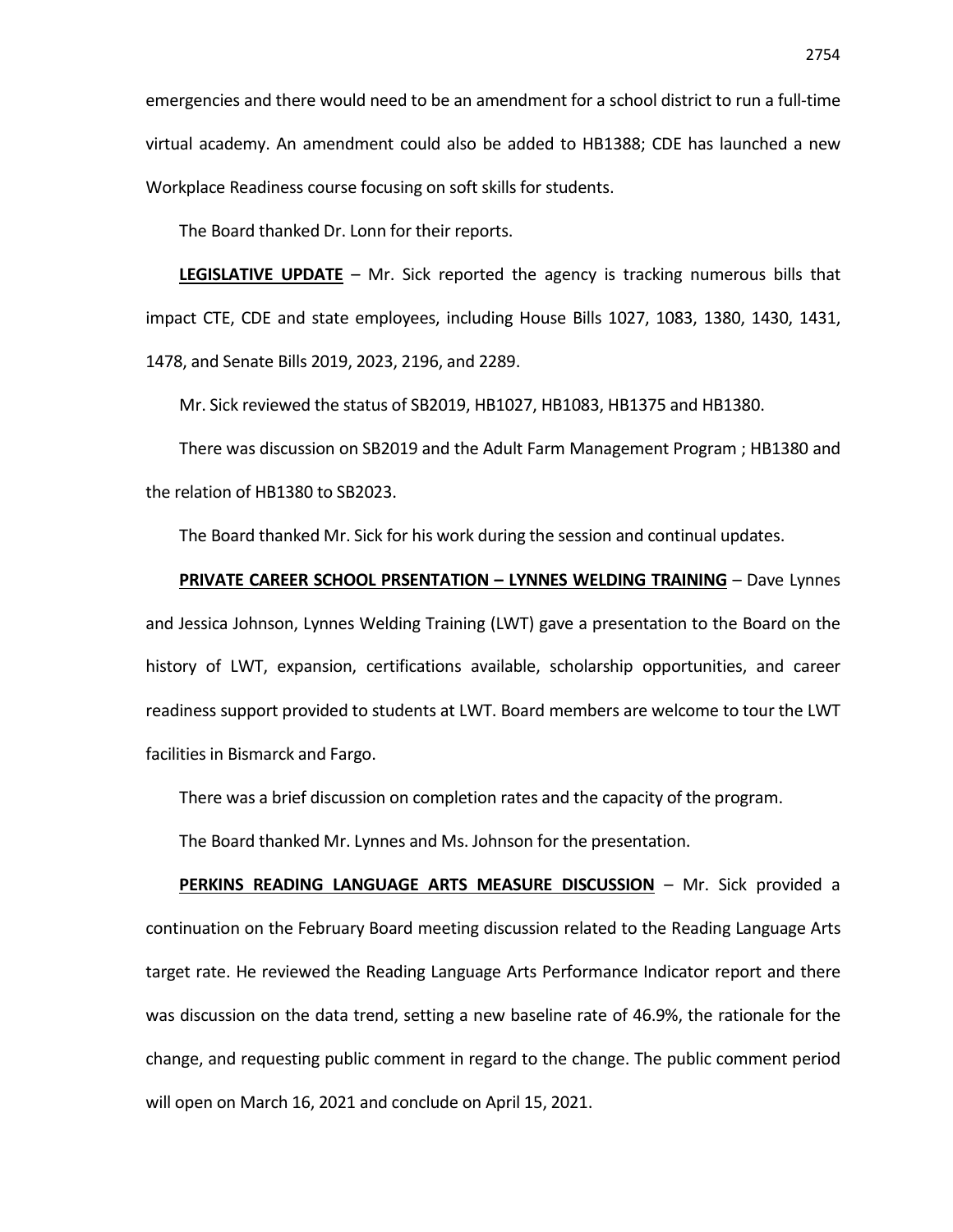**PROVISIONAL CERTIFICATION EXTENSION MEASURE DISCUSSION** – Don Fisher presented to the Board the request from Mr. Michael Frank for an extension to complete the alternative licensing process. Mr. Frank has made continued and significant progress toward completion; however, due to significant personal hardship he is not on track to complete within the 7-year timeframe allotted to complete his teaching degree. Valley City State University has set up a schedule with Mr. Frank to complete the program by December 31, 2022.

A motion was made by Mr. J. Johnson and seconded by Ms. Meehl to approve the request for an extension that will allow Mr. Frank to renew his teacher license with the plan detailed by Mr. Fisher.

There was a brief discussion on precedence and if the policy should be reviewed to consider exceptions. Mr. Sick will review the current policy and if needed, changes will be presented to the Board for review and approval.

The motion passed with Ms. Baesler, Dr. Holen, Mr. B. Johnson, Mr. J. Johnson, Mr. Klipfel, and Ms. Meehl in favor and Mr. Jeff Fastnacht abstaining due to absence during the discussion.

**PROGRAM APPROVAL** – Mr. Sick presented a request from James Valley Career and Technology Center (JVCTC) for approval an aviation program. The request is for program approval only and is not a request for funding. JVCTC would like to use ESSER dollars to purchase simulators and in order use the funds it is required that it be an approved program. Program approval would also allow JVCTC to use Perkins dollars for the program beginning the 2021-22 reimbursement cycle. There was discussion about approving the request outside of the normal timeline of May/June.

A motion was made by Mr. J. Johnson and seconded by Mr. B. Johnson to approve the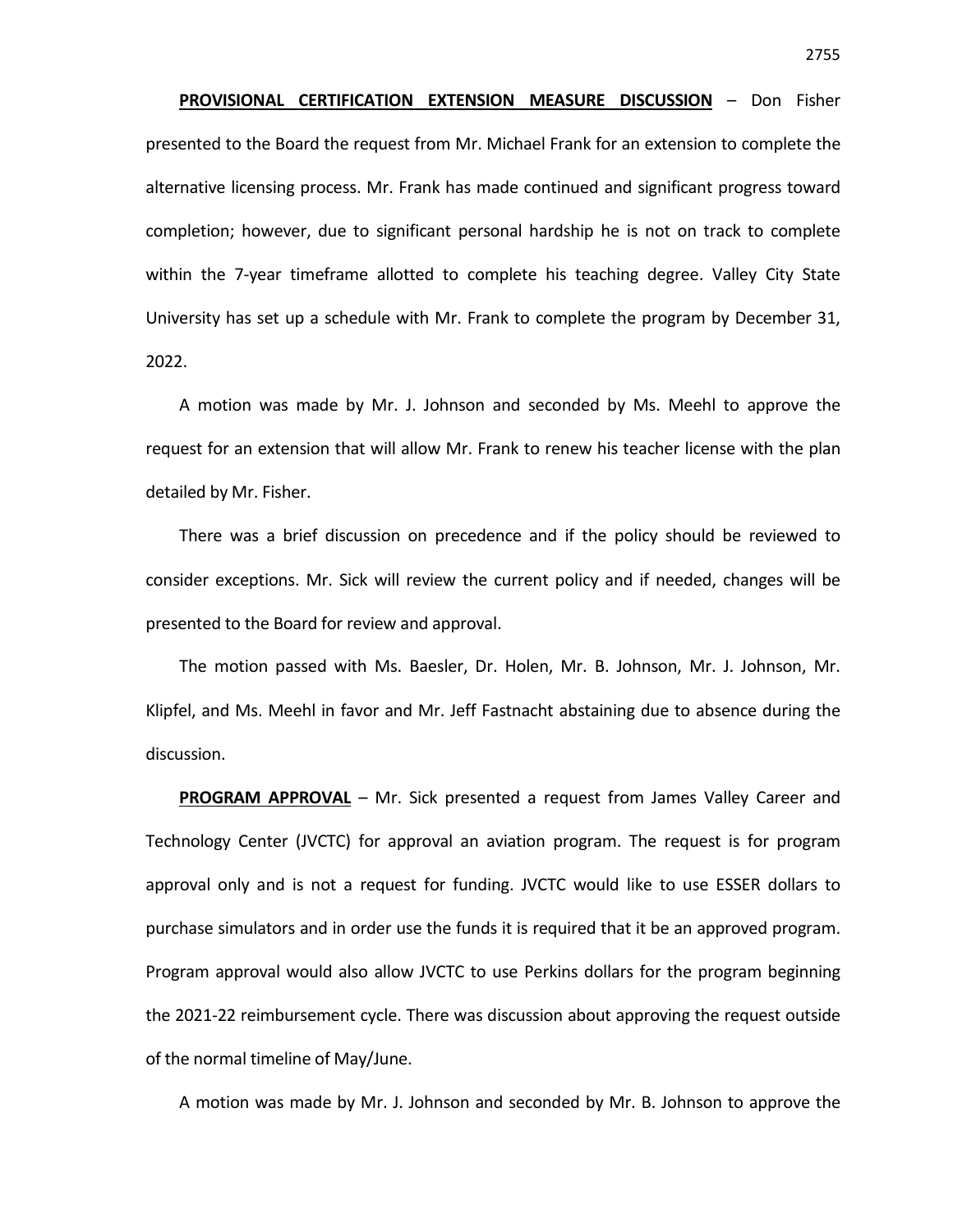request of James Valley Career and Technology Center for an aviation programs with no funds attached to the approval.

The Board discussed the program approval timeframe and if May/June is the best time to consider new programs and concerns about approving programs without funding.

The motion passed with Ms. Baesler, Dr. Holen, Mr. B. Johnson, Mr. J. Johnson, Mr. Klipfel, and Ms. Meehl in favor and Mr. Jeff Fastnacht, voting against.

## **PROGRAM ORIENTATION – FAMILY AND CONSUMER SCIENCES EDUCATION AND FCCLA**

Ms. Dietchman provided information on the Family and Consumer Sciences Education program area and FCCLA. Ms. Dietchman shared her history with FACS as participant, educator, advisor, national consultant and CTE assistant supervisor and supervisor.

The Family and Consumer Sciences Education program currently has 100 high school funded programs. Although not funded, middle school programs and other non-funded programs are encouraged to contact CTE with questions and are included in writing standards and are members of the FACS listserv. FACS Education reaches 125-130 schools across the state.

There are Work-based Learning opportunities with FACS for Early Childhood Education and Services as an occupational program and also Culinary Arts services.

FACS Plans of Study allow for students to follow sequence to apply for the ND CTE Scholarship. The career pathways include Arts, Audio/Video Technology & Communications, Education and Training, Hospitality and Tourism, and Human Services. As of fall 2019, Teaching Professional and Educational Methodology is also an option.

Family and Consumer Sciences Education and FCCLA are co-curricular.

There are 63 active FCCLA chapters this year with 1,177 total members. The State FCCLA Conference is April 11-12, 2021.